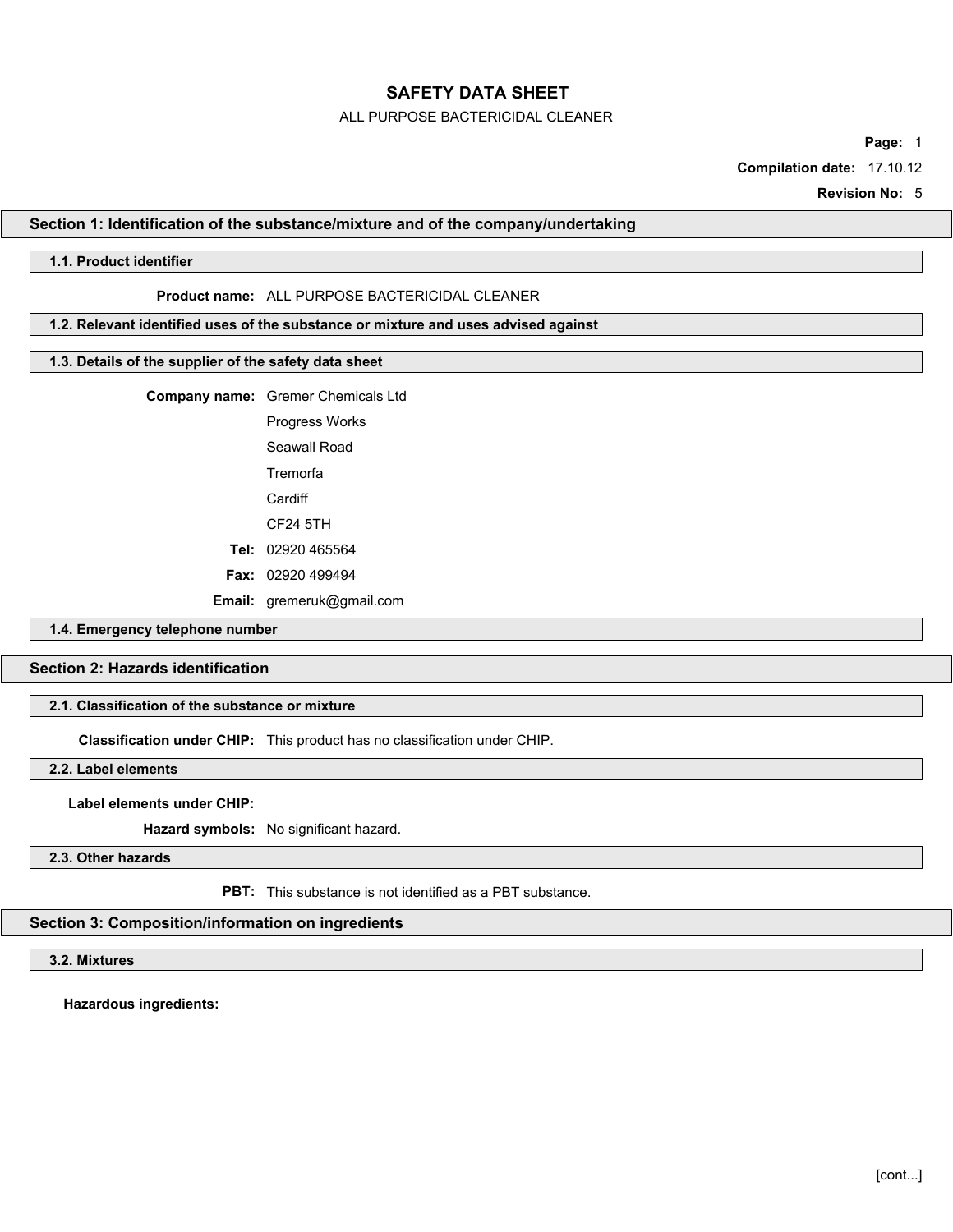### ALL PURPOSE BACTERICIDAL CLEANER

#### **Page:** 2

PRIMARY ALCOHOL ETHOXYLATE

| <b>EINECS</b>                           | <b>CAS</b>                           | <b>CHIP Classification</b> | <b>CLP Classification</b> | Percent   |  |
|-----------------------------------------|--------------------------------------|----------------------------|---------------------------|-----------|--|
|                                         | 68439-45-2                           | Xn: R22; Xi: R41           | $\overline{\phantom{a}}$  | 1-10%     |  |
|                                         | NITRILOTRIACETIC ACID TRISODIUM SALT |                            |                           |           |  |
|                                         | 5064-31-3                            | Xn: R22; Xi: R38; Xi: R36  | $\overline{\phantom{a}}$  | $1 - 10%$ |  |
| ALKYL DIMETHYL BENZYL AMMONIUM CHLORIDE |                                      |                            |                           |           |  |
|                                         | 68391-01-5                           | Xn: R22; C: R34; N: R50    | $\overline{\phantom{a}}$  | $1\%$     |  |
|                                         |                                      |                            |                           |           |  |

### **Section 4: First aid measures**

**4.1. Description of first aid measures**

**Skin contact:** Wash immediately with plenty of soap and water.

**Eye contact:** Bathe the eye with running water for 15 minutes.

**Ingestion:** Wash out mouth with water.

**Inhalation:** Consult a doctor.

### **4.2. Most important symptoms and effects, both acute and delayed**

**Skin contact:** No symptoms.

**Eye contact:** No symptoms.

**Ingestion:** No symptoms.

**Inhalation:** No symptoms.

**4.3. Indication of any immediate medical attention and special treatment needed**

### **Section 5: Fire-fighting measures**

#### **5.1. Extinguishing media**

**Extinguishing media:** Suitable extinguishing media for the surrounding fire should be used. Use water spray

to cool containers.

#### **5.2. Special hazards arising from the substance or mixture**

**Exposure hazards:** In combustion emits toxic fumes.

**5.3. Advice for fire-fighters**

**Advice for fire-fighters:** Wear self-contained breathing apparatus. Wear protective clothing to prevent contact

with skin and eyes.

# **Section 6: Accidental release measures**

### **6.1. Personal precautions, protective equipment and emergency procedures**

**Personal precautions:** Refer to section 8 of SDS for personal protection details. Turn leaking containers

leak-side up to prevent the escape of liquid.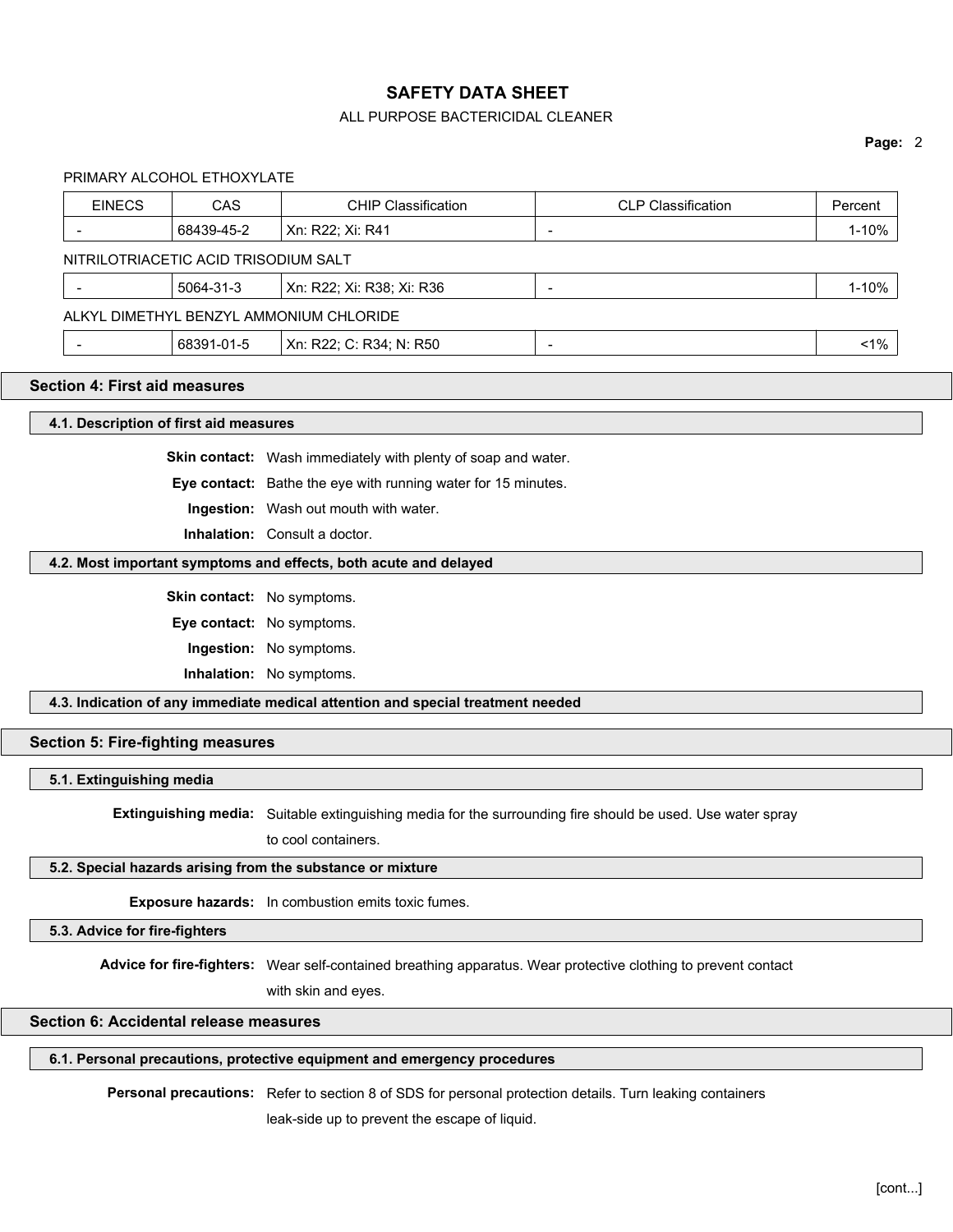#### ALL PURPOSE BACTERICIDAL CLEANER

#### **Page:** 3

#### **6.2. Environmental precautions**

**Environmental precautions:** Do not discharge into drains or rivers. Contain the spillage using bunding.

#### **6.3. Methods and material for containment and cleaning up**

**Clean-up procedures:** Absorb into dry earth or sand. Transfer to a closable, labelled salvage container for

disposal by an appropriate method.

#### **6.4. Reference to other sections**

### **Section 7: Handling and storage**

#### **7.1. Precautions for safe handling**

### **7.2. Conditions for safe storage, including any incompatibilities**

**Storage conditions:** Store in cool, well ventilated area. Keep container tightly closed.

**Suitable packaging:** Must only be kept in original packaging.

**7.3. Specific end use(s)**

### **Section 8: Exposure controls/personal protection**

#### **8.1. Control parameters**

**Workplace exposure limits:** Not applicable.

#### **8.2. Exposure controls**

**Respiratory protection:** Respiratory protection not required.

**Hand protection:** Protective gloves.

**Eye protection:** Safety glasses. Ensure eye bath is to hand.

### **Section 9: Physical and chemical properties**

| 9.1. Information on basic physical and chemical properties |  |  |  |
|------------------------------------------------------------|--|--|--|
|------------------------------------------------------------|--|--|--|

| <b>State: Liquid</b> |  |
|----------------------|--|
| <b>Colour:</b> Green |  |

**Odour:** Characteristic odour

**Oxidising:** Non-oxidising (by EC criteria)

- **Solubility in water:** Soluble
	- **Viscosity:** Viscous
	- **Flash point°C:** >70 **pH:** 8-10

#### **9.2. Other information**

**Other information:** Not applicable.

#### **Section 10: Stability and reactivity**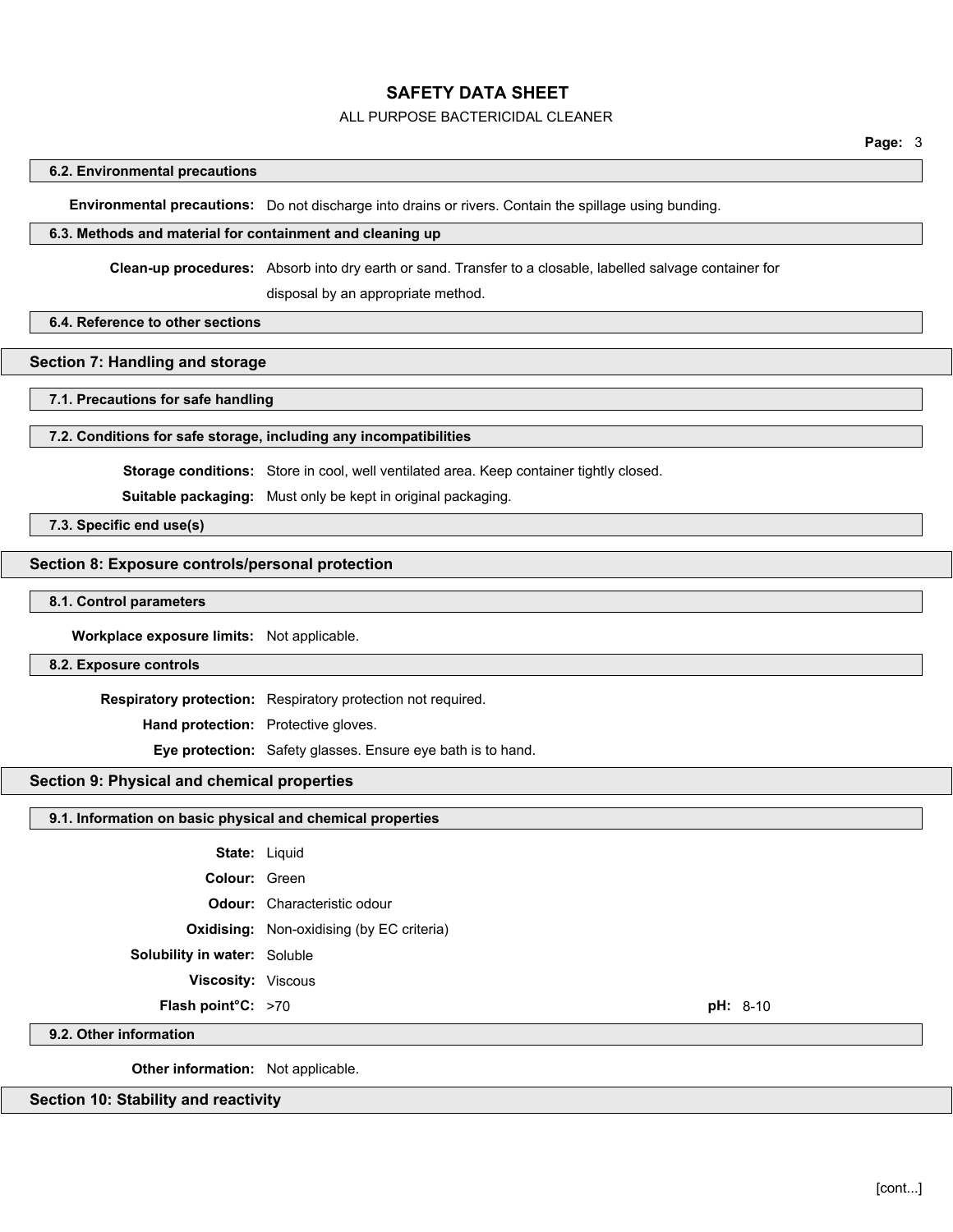#### ALL PURPOSE BACTERICIDAL CLEANER

**Page:** 4

#### **10.1. Reactivity**

**10.2. Chemical stability**

**Chemical stability:** Stable under normal conditions.

### **10.3. Possibility of hazardous reactions**

**10.4. Conditions to avoid**

**Conditions to avoid:** Heat.

**10.5. Incompatible materials**

**Materials to avoid:** Strong oxidising agents. Strong acids.

**10.6. Hazardous decomposition products**

**Haz. decomp. products:** In combustion emits toxic fumes.

#### **Section 11: Toxicological information**

**11.1. Information on toxicological effects**

**Toxicity values:** Not applicable.

**Symptoms / routes of exposure**

**Skin contact:** No symptoms. **Eye contact:** No symptoms. **Ingestion:** No symptoms. **Inhalation:** No symptoms.

**Section 12: Ecological information**

**12.1. Toxicity**

**Ecotoxicity values:** Not applicable.

**12.2. Persistence and degradability**

**Persistence and degradability:** The surfactants in this product comply with the biodegradability criteria as laid down in Regulation (EC) No. 648/2004 on detergents. Data to support this assertion are held at the disposal of the component authorities of the Member States and will be made available to them at their direct request or at the request of the detergent manufacturer.

#### **12.3. Bioaccumulative potential**

**Bioaccumulative potential:** No bioaccumulation potential.

**12.4. Mobility in soil**

**Mobility:** Readily absorbed into soil.

### **12.5. Results of PBT and vPvB assessment**

**PBT identification:** This substance is not identified as a PBT substance.